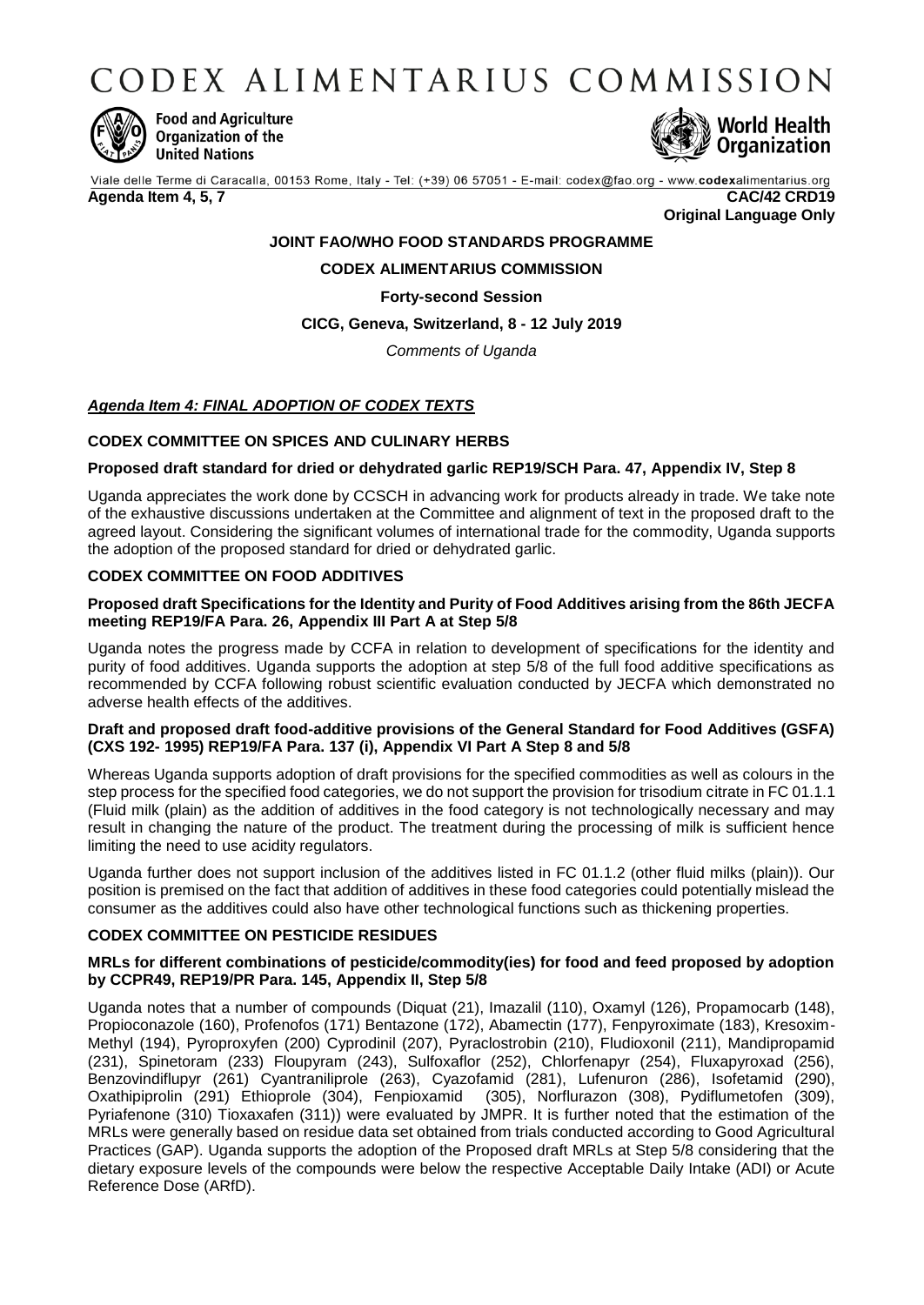#### **Revision of the Classification of Food and Feed (CX/M 4-1989): Miscellaneous commodities not meeting the criteria for crop grouping, REP19/PR Para. 156, Appendix VII, Step 5/8 and 8**

Uganda appreciates the effort of CCPR with regard to revision of the classification of food and feed for miscellaneous commodities not meeting the criteria for crop grouping as this has been a standing agenda item. Uganda takes note of the progress made thus far and supports the adoption for Class A: Type Miscellaneous - Primary Food Commodities of Plant Origin as proposed by CCPR51. This will enable the setting of MRLs in this class not meeting the criteria related to similar potential for pesticide residues, morphology, production practices, edible portion, residue behavior and flexibility to set sub group MRLs.

### **CODEX COMMITTEE ON CONTAMINANTS IN FOODS**

### **Proposed draft revised MLs for lead in selected commodities in the General Standard for Contaminants and Toxins in Food and Feed (CXS 193- 1995), REP19/CF Para. 44, Appendix II, Step 5/8**

Uganda appreciates the extensive work that has been undertaken by CCCF on MLs for lead in specific commodities with scientific support from JECFA. Uganda supports the recommendation of lowering the maximum levels for lead in wines considering that the data available in country for the products is below the proposed values.

### **Draft Code of practice for the reduction of 3- monochloropropane1,2-diol esters (3- MCPDEs) and glycidyl esters (GEs) in refined oils and food products made with refined oils, REP19/CF Para. 79, Appendix IV, Step 8**

Uganda supports the adoption of the Code of Practice for 3-MCPDE and GEs in refined oils and food products made with refined oils considering that the document has been modified to incorporate all refined oils including fish oil. The code will go a long way in supporting the oil refineries with regard to reduction of 3-MCPDEs and GEs.

### *Agenda Item 5: ADOPTION OF CODEX TEXTS AT STEP 5*

### **CODEX COMMITTEE ON SPICES AND CULINARY HERBS**

# **Proposed draft standard for dried basil, REP19/SCH Para. 66(i), Appendix V, Step 5**

Uganda takes note of the ongoing developments in the CCSCH towards progressing the draft standard for dried basil. Uganda associates itself with the steps being taken in advancing this important work through the codex process. As a producer and exporter of basil, Uganda is keen on the outcomes of the process and it will enhance the trade of the product which meets international quality and safety standards. With that foregoing background, Uganda supports the adoption of the proposed draft standard for dried basil at Step 5.

## *Agenda Item 7: PROPOSALS FOR NEW WORK*

### **CODEX COMMITTEE ON FOOD HYGIENE**

### **New work on development of guidelines for the control of Shiga toxin-producing** *Escherichia coli*  **(STEC) in beef, unpasteurized milk and cheese produced from unpasteurized milk, leafy greens, and sprouts, REP19/FH Para 76, Step 2/3**

Uganda welcomes the efforts being made by CCFH seeking to develop guidelines for the control of Shiga toxin producing *Escherichia coli* (STEC) in beef, unpasteurized milk and cheese produced from unpasteurized milk, leafy greens and sprouts. Given the priority commodities being considered and the public health burden posed by the bacteria, Uganda supports the new work and we are keen to actively follow and participate in the developments.

### **CODEX COMMITTEE ON FOOD LABELLING**

### **Proposals for New Work on Internet Sales/e-Commerce : REP19/FL para 86 - 66**

Uganda takes note of the interest to start new work on the development of guidance document on internet sales by CCFL. This effort is timely and responds to the rapid development globally and e-commerce sector currently undergoing a major technological disruption including but not limited to the Internet of Things. Uganda supports the proposal which aims to develop text that will provide Governments, the food Industry and consumers with clear and transparent guidance on the labelling of foods sold through the internet sales/ecommerce. This effort buttresses ongoing efforts and has potential to contribute to ensuring food safety, protecting consumers from food fraudulent practices and promoting fair trade globally.